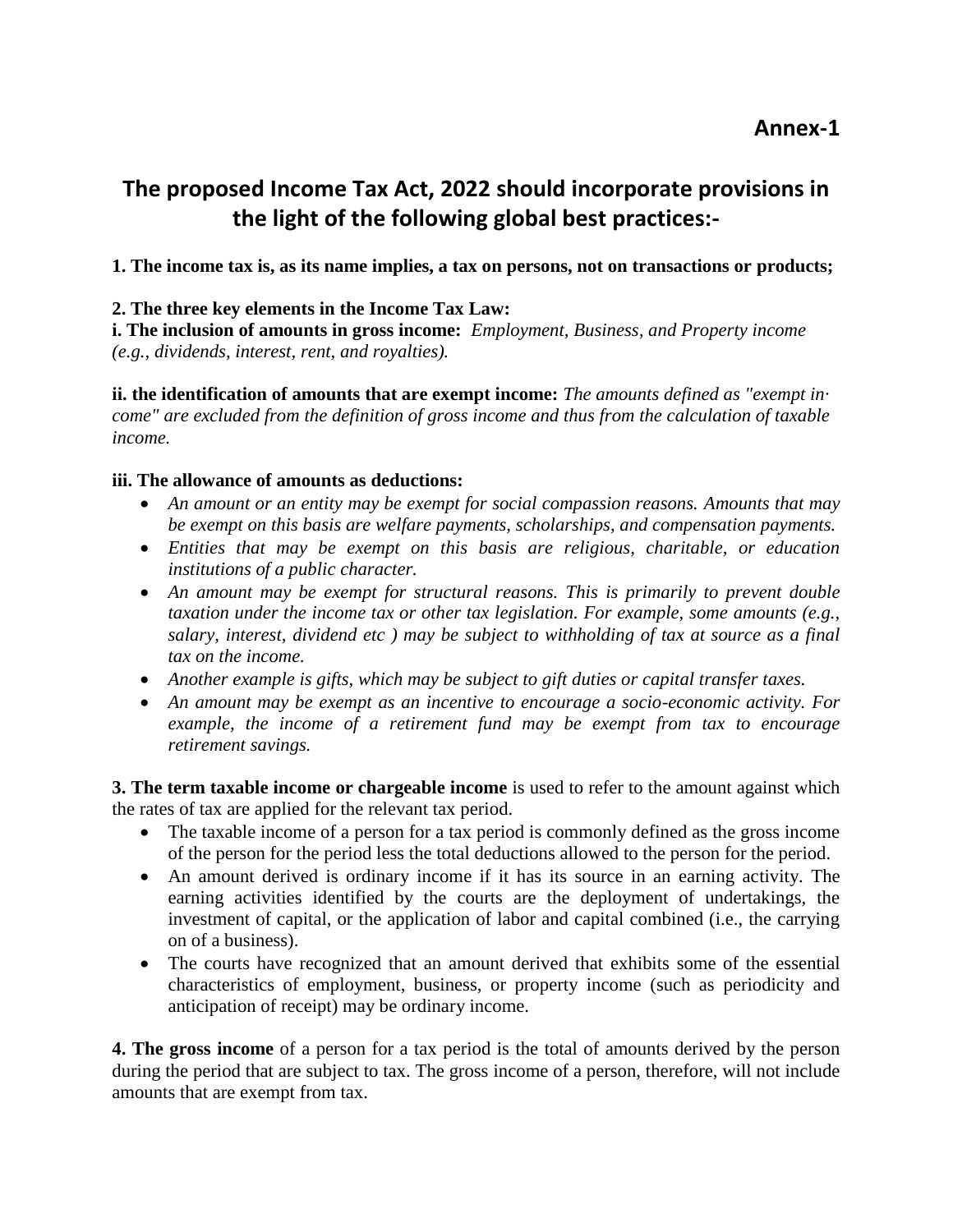**5. All income tax impose tax on a net amount** because this amount properly reflects a person's increase in economic capacity for the tax period. There are exceptions to this general rule, the most important being withholding taxes that are imposed on gross receipts such as Interest income. Withholding tax is effectively a proxy for tax on a net basis.

**6. Withholding tax on income imposed at source**, i.e. a third party is charged with the task of deducting the tax from certain kinds of payments and remitting that amount to the government. Withholding taxes are found in practically all tax systems and are widely used in respect of dividends, interest, royalties and similar tax payments;

- Income tax in Japan and many other countries adopt the withholding tax system for specific incomes along with the self-assessment system. Under the withholding tax system, the payers of salaries and wages, retirement allowance, interest, dividends, and fees etc. withhold the certain amounts of income tax etc. at the time of payment and pay them to the national treasury.
- To prevent double taxation under the income tax some amounts (e.g., interest) may be subject to withholding of tax at source as a final tax on the income. It is necessary to exempt such amounts from inclusion in gross income so as to avoid double counting.
- Almost all countries collect the income tax payable on employment income (PAYE) on a current basis by withholding at source by the employer and if the employer has withheld tax but has failed to remit it to the tax authorities, it is appropriate to relieve the employee of any further tax liability (because the employee has already effectively borne the tax;
- To be effective, PAYE collection and remittance obligations should be imposed on as broad a range of employers as possible;
- One of the main difficulties in making PAYE a final tax is the treatment of deductions. The tax is withheld from gross employment income, while in theory income tax is imposed on net gains, after recognizing deductible expenses incurred by an employee to derive the gross employment income. If employee withholding is to be a final tax liability on employment income, a concessional rate must be used for recognition of actual expenses;

**7. The charging provision** involves applying the relevant tax rates to the taxable income of the taxpayer and then subtracting any tax offsets that may be available to the taxpayer. It must be clear that charging provisions apply to taxable income and not to gross income.

**8. Tax offsets are reductions in the amount of tax otherwise payable**. Tax offsets are reductions in the amount of tax otherwise payable. Tax offsets are allowed:

(1) in recognition of tax already paid by the taxpayer (e.g., under a current payment system) or by another person on behalf of the taxpayer (e.g., by an employer through a PAYE withholding, another person paying income subject to withholding, or a trustee deriving income on behalf of a beneficiary);

(2) in an imputation system in recognition of tax previously paid by a company on dividends (or deemed dividends) distributed to the taxpayer; and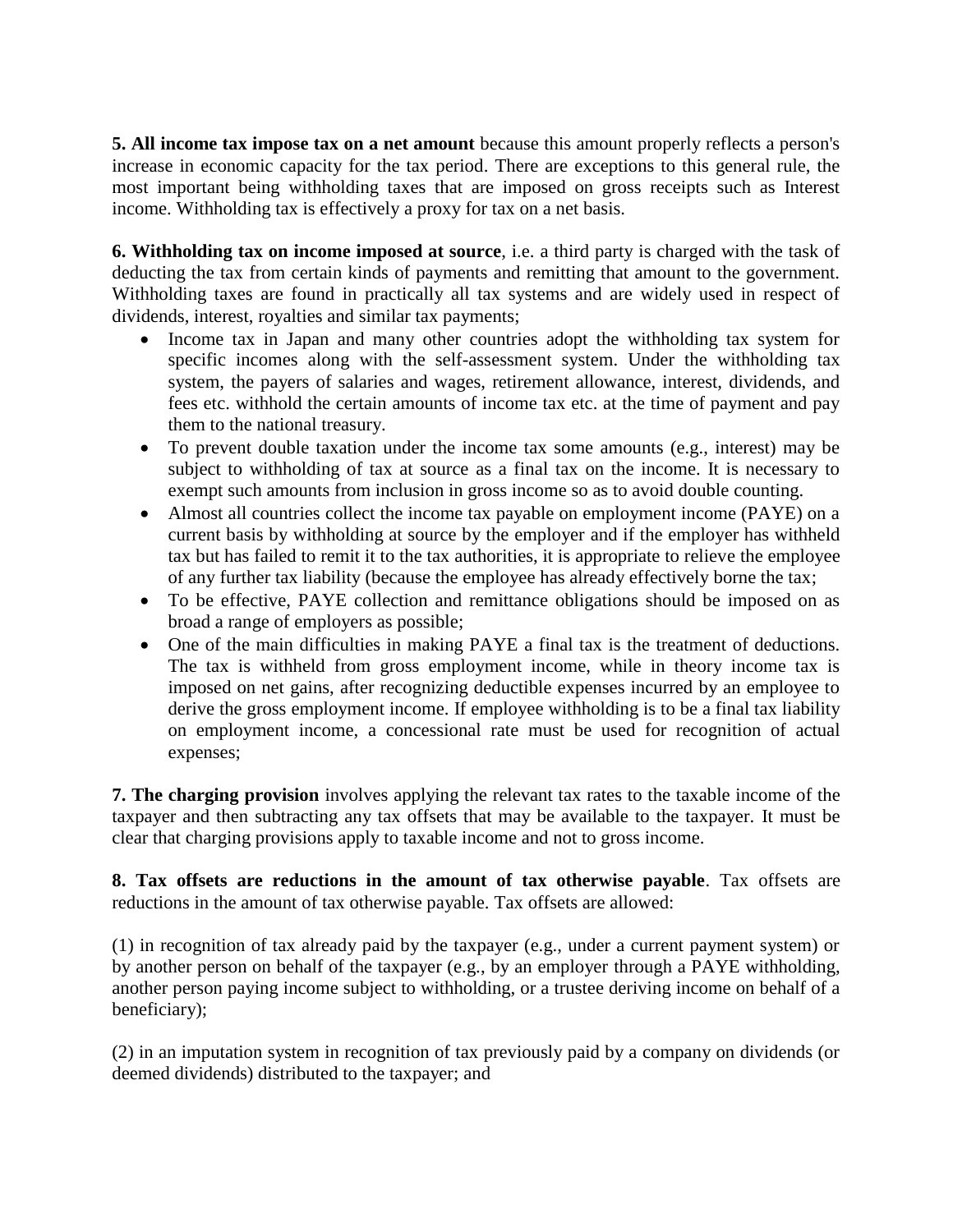(3) for concessional purposes to support certain activities or responsibilities of the taxpayer, such as medical expenses, childcare, charitable or CSR contributions, support for dependents, retirement savings, or to provide general relief to taxpayers with low earned income;

**9. Deductions:** The usual structure for allowing amounts as a deduction is to provide a general rule followed by supplementary definition and allowance provisions. The general rule commonly allows a deduction for expenses to the extent to which they are incurred in deriving amounts included in gross income.

- The total deductions of a person for a tax period are the total of expenses incurred by the person during the period in deriving amounts subject to tax plus any capital allowances (such as depreciation and amortization provisions) and other amounts allowed as a deduction as a tax incentive (such as CSR expenditure, charitable donations, retirement fund contributions etc).
- Expenses are treated as incurred in the tax period in which the taxpayer actually pays them. Special rules may apply in particular cases (e.g., for long-term contracts or prepayments).

## **10. A taxpayer shall be given notice of an assessment of tax liability containing the following information:**

*a. the family name, first name and patronymic (or the name) of the taxpayer;*

*b. the taxpayer identification number;*

*c. the date of the notice;*

*d. the matter to which the notice relates and the tax year (tax period) or years (periods) to which the notice relates;*

*e. the amount of assessed tax, interest, and penalties;*

*f. a demand for payment of the tax and deadline for payment;*

*g. the place and manner of payment of the tax;*

*h. a statement of the grounds upon which the assessment has been made; and*

*i. appeal procedures.*

# **11. Refund of excess tax paid:-**

*1. If the amount of tax paid exceeds the amount of tax assessed, the tax authorities:*

*a. shall apply the excess against the taxpayer's liability for other taxes;*

*b. shall with the agreement of the taxpayer, apply the balance as described in subpoint "a" of this point against the taxpayer's liabilities with respect to future payments;*

*c. unless otherwise provided in this Act, jointly with the financial authorities shall refund the balance to the taxpayer within 45 days of written application by the taxpayer.* 

*2. If the excess tax paid by the taxpayer is applied against the taxpayer's liability for other taxes, the tax authorities must notify the taxpayer.*

# **12 TAX Exemptions:-**

*1. The following types of income of physical persons are not subject to income tax:*

*a. official employment income of a diplomatic or consular employee who is not a citizen;*

*b employment income of a person who is not a resident or a citizen of the and who is present on the territory for less than 90 days in the tax year, if this income is paid by an employer or in the*